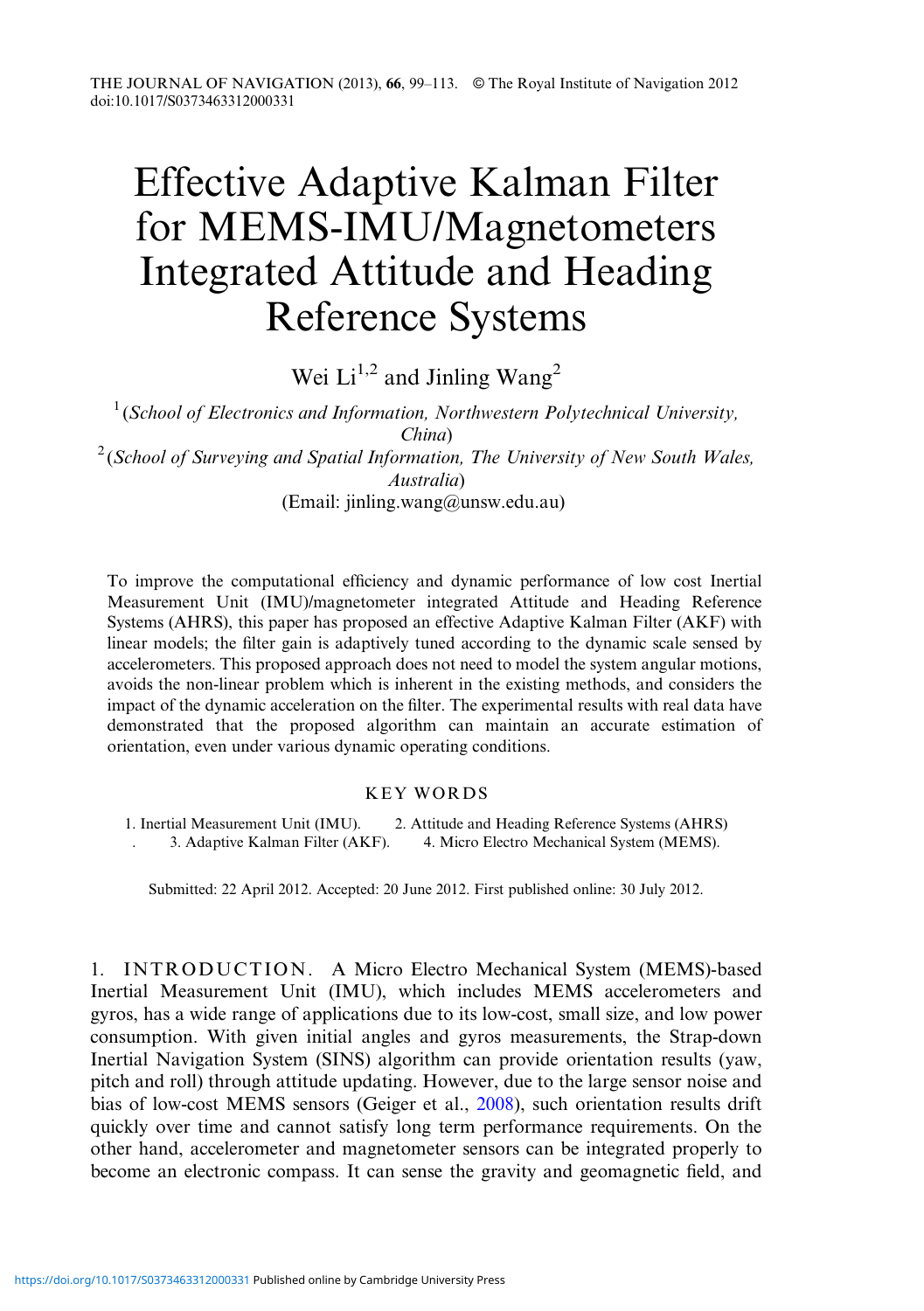eventually provides orientation results without long term drift effects. However such results would become inaccurate or even far from the truth, when the system is not totally stationary. In order to achieve a long term stable solution, it is a suitable system configuration for an Attitude and Heading Reference System (AHRS) to integrate two such systems together. An electronic compass can be used to estimate the gyros' drift and compensate the orientation errors of SINS, and then the SINS can maintain the performance for a long period of operations when the system is experiencing external accelerations.

A Kalman Filter (KF) is generally used for the integration in AHRS. Based on different attitude representations (Shuster, [1993](#page-14-0)), such as Euler angles and quaternion, different kinematic and measurement models are developed. With regard to the comparison between Euler angles and quaternion-based methods, Cooke et al. ([1992\)](#page-13-0) pointed out that, in the orientation task, the Euler method has more calculation efficiency than quaternion method, while the most significant advantage of the quaternion is that no singularity exists when the pitch angle pass through  $\pm \pi/2$ (Stuelpnagel, [1964](#page-14-0)).

Emura and Tachi [\(1994](#page-13-0)) presented an Euler angle-based method, in which the KF state vectors were formed by three Euler angle components and three angular rates, and the Euler angle integration kinematics were adopted as the kinematic model of filter. The drawbacks of this method are that the Euler integration kinematic is a nonlinear derivative equation and it suffers from a singularity problem.

Foxlin ([1996\)](#page-13-0) proposed an Euler angle error-based method and Setoodeh et al. ([2004\)](#page-14-0) proposed a similar method for integration. Indirect KF was adopted in their methods, and state vectors were formed by three Euler angle errors and three gyro biases. However, since the Euler angle errors in their methods were used to express the body frame (b frame) errors, the Euler angle integration kinematics were still adopted, so their methods also have non-linear and singularity problems.

In order to fix the singularity problem, for modern applications, Euler angles are often avoided in filter designs, and the quaternion has been the most widely used attitude parameterization. A major advantage of using quaternion is that the kinematics equation is linear in the quaternion and is also free of singularity (Markley et al., [2005\)](#page-14-0). However, the observation model of the quaternion-based method is still non-linear (Nie et al., [2010](#page-14-0)).

With regard to the non-linear problem, Markley et al. ([2005\)](#page-14-0) presented a review of several filtering methods for non-linear attitude estimation. Although it is possible to find different families of approaches in literature, the Extended Kalman Filter (EKF) is still the standard technique for non-linear attitude estimation in practical terms. However, the EKF suffers from linearization error and it requires more system complexities and computational time than a regular KF. Although processing devices develop rapidly, it is still necessary to investigate the linear model for low-cost realtime systems. Qi and Moore [\(2002](#page-14-0)) presented a direct Kalman filtering approach, in which sensor non-linearities are pre-processed to adopt a simple and linear KF instead the EKF. In this way, the computational time is reduced but performance parameters are affected. Han and Wang [\(2011a](#page-13-0)) proposed an integration method for IMU and magnetometers to avoid this non-linear problem, but the observation model in that paper suffers from the singularity problem when the pitch angle passes through  $\pm \pi/2$ .

In addition, no approaches discussed above consider the impact of dynamic accelerations on the performance of an electronic compass. Actually, dynamic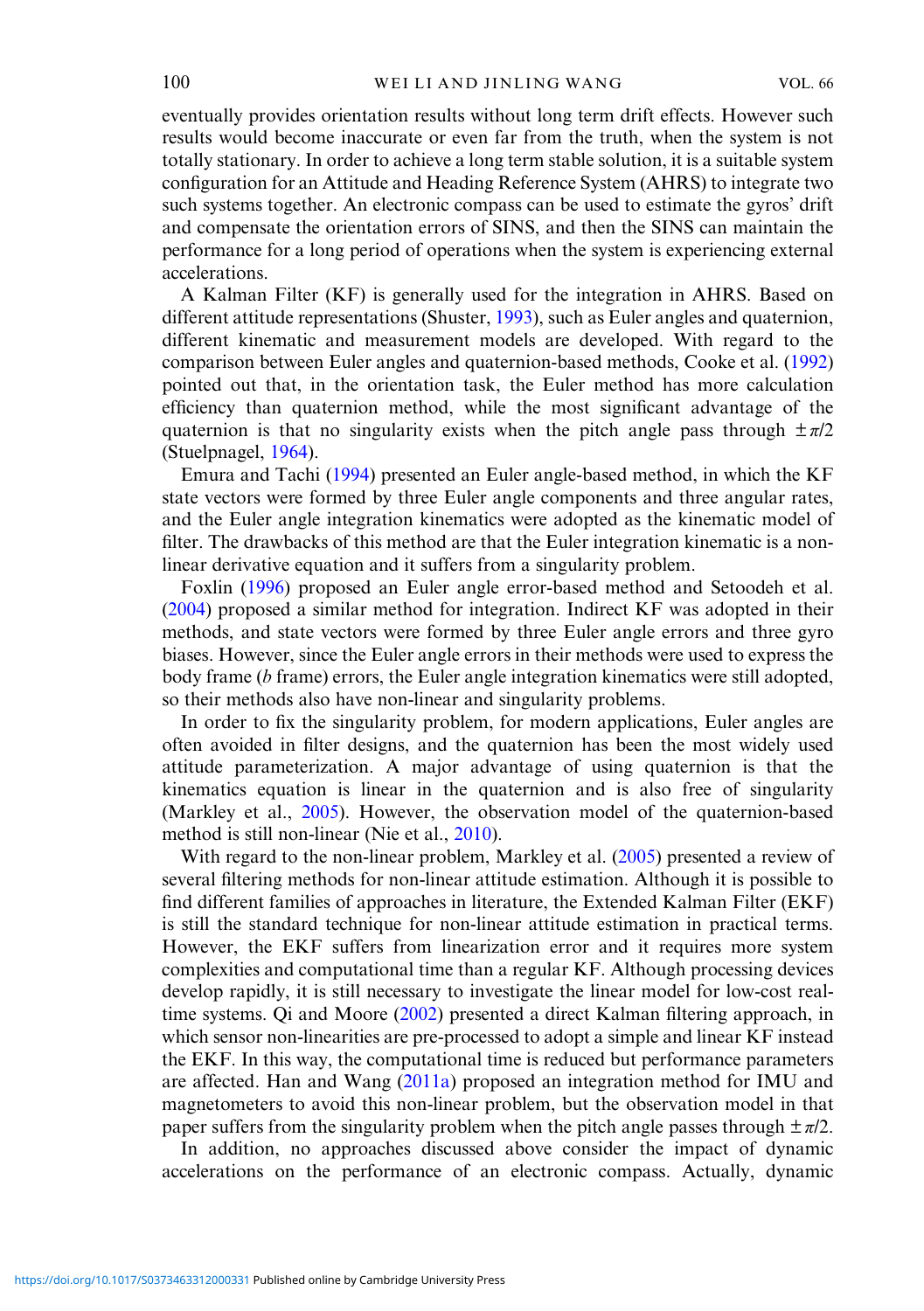accelerations of the user platform would influence the gravity field measurement, and eventually affect orientation results of an electronic compass. An Adaptive Kalman Filter (AKF) can be adopted to fix such a problem. Wang et al. ([2004\)](#page-14-0) proposed an adaptive filter, in which the filter gain can be tuned according to the scalar dynamic accelerations sensed by accelerometers. However, in the gain adjustment procedure, it did not consider the influence of dynamic accelerations to the electronic compass heading, and then adds more errors into estimation results. Qin et al. [\(2009](#page-14-0)) adjusted the filter gain by tuning the process noise covariance matrix  $\boldsymbol{O}$  and  $\boldsymbol{R}$  according to a fuzzy logic inference system; the drawback of this method is that the only tuning coefficient could not get the optimal  $Q$  and  $R$  at the same time. Munguia and Grau [\(2011](#page-14-0)) proposed an adaptive EKF with an additive function noise in the measurement noise covariance matrix  $\mathbf{R}$ , of which the increment decreases the influence of acceleration corrections when the user platform is not stationary. It works well during the low acceleration movement, but the drawback is that the additive function noise part could not decrease the influence of accelerometer corrections effectively when high acceleration occurred. Li and Wang ([2011\)](#page-13-0) proposed an AKF for AHRS, with a multiplicative coefficient to tune  $R$  according to the system dynamics. However, it could not reflect the influence of accelerations on  *accurately.* 

In this paper, a new AKF with linear models is proposed for low cost AHRS. The linear system kinematic model is developed based on the Psi-angle propagation equation (Goshen-Meskin and Bar-Itzhack, [1992\)](#page-13-0). The linear observation model is derived with the residuals of heading and accelerations in  $N$  and  $E$  directions of the local-level local-north frame. Considering the impact of dynamic accelerations, a dynamic scalar sensed by accelerometers is defined to determine the system movement mode. According to different movement modes,  $R$  can be tuned adaptively. Meanwhile, an additive function noise is introduced to tune  $\bf{R}$  with the dynamic scalar in the low dynamic mode.

The contributions of this paper are as follows. Firstly, the long-standing non-linear problem in the AHRS is avoided to improve the computational efficiency. Secondly, the innovative adaptive procedure proposed here is effective. It can significantly improve the AHRS performance even under dynamic acceleration conditions.

This paper is organized as follows. In Section 2, a brief introduction to the orientation determination of electronic compasses is given to illustrate the impact of dynamic accelerations on orientation results. The system kinematic model and the corresponding system observation model are derived. The adaptive strategy for system dynamics is developed in Section 3. Experimental results with a low-cost AHRS device are presented in Section 4. For comparison, the same data in dynamic experiments is processed by the proposed method and two other adaptive methods from references. Finally, Section 5 draws concluding remarks and comments on future work.

2. ORIENTATION DETERMINATION BASED ON MAGNETOMETERS AND ACCELEROMETERS. The main task of AHRS is to determine orientation angles which are the main navigation parameters. These angles are also called Euler angles including yaw  $\psi$ , pitch  $\theta$  and roll  $\gamma$ , which are defined as the rotation angles from the body frame  $(b \text{ frame})$  to the navigation frame ( $n$  frame). In this paper, the local-level local-North frame is chosen as the  $n$  frame.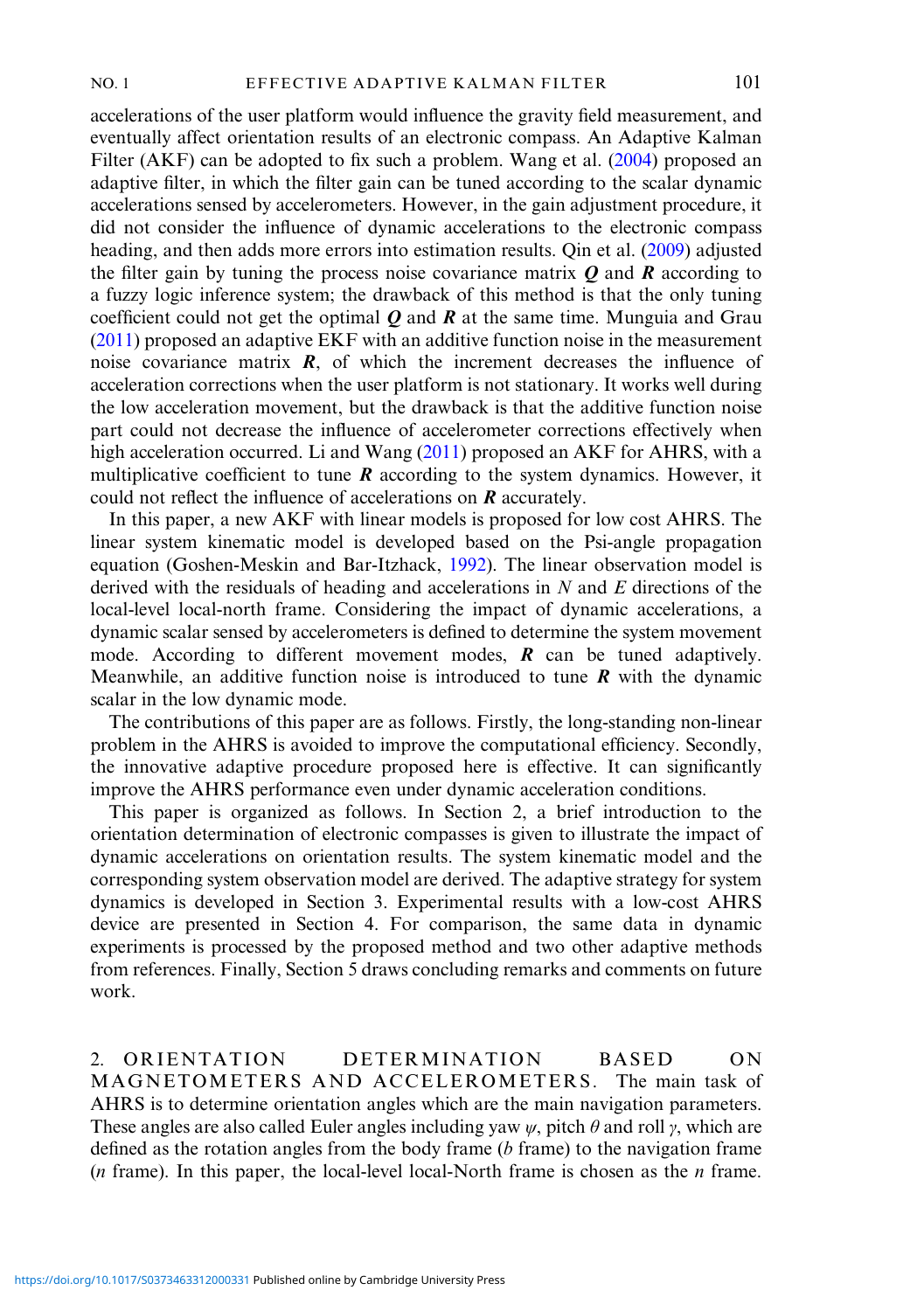<span id="page-3-0"></span>A good review of orientation methods of the SINS is given by Cooke et al., [\(1992](#page-13-0)), which will not be repeated here. In this section, a brief introduction is given for the magnetometer and accelerometer-based orientation determination.

An electronic compass can provide the heading and attitude angles with geomagnetic field and acceleration signals (Caruso, [2000\)](#page-13-0). Since these measurements do not suffer from long term drift, they could be used for gyro measurements error estimation. When the system is stationary, the relationship between gravity field measurements of accelerometers in the  $b$  frame and the gravity vector in the  $n$  frame is formulated as:

$$
\begin{bmatrix} f_x \\ f_y \\ f_z \end{bmatrix} = \mathbf{C}_n^b \begin{bmatrix} 0 \\ 0 \\ -g \end{bmatrix} = \begin{bmatrix} \sin \theta \\ -\sin \gamma \cos \theta \\ -\cos \gamma \cos \theta \end{bmatrix} g \tag{1}
$$

where:

 $f_x, f_y$  and  $f_z$  are measurements of accelerometers in the b frame.

 $C_n^b$  is the Direction Cosine Matrix (DCM) from the *n* frame to the *b* frame.

Based on Equation (1), attitude angles  $\theta$  and  $\gamma$  can be calculated as:

$$
\begin{bmatrix} \theta \\ \gamma \end{bmatrix} = \begin{bmatrix} \arcsin(f_x/g) \\ \arctan(f_y/f_z) \end{bmatrix}
$$
 (2)

The accuracy of these attitude angles is related to the accelerometers' bias, which is around 1 mrad/mg. In this paper, the bias of the employed accelerometers is  $0.02 \text{ m/s}^2$ , so the accuracy of attitude angles is about 0·1 degree.

With measured attitude angles, the rotation relationship between the geomagnetic field vector measured by the magnetometers in the b frame  $H^b$  and the geomagnetic field vector in the *n* frame  $H^n$  could be expressed as:

$$
\boldsymbol{H}^n = \boldsymbol{C}_{b_{pr}}^n \boldsymbol{H}^b \tag{3}
$$

where  $H^b$  and  $H^n$  are defined as:

$$
\boldsymbol{H}^b = \begin{bmatrix} H_x^b & H_y^b & H_z^b \end{bmatrix}^T, \quad \boldsymbol{H}^n = \begin{bmatrix} H_x^n & H_y^n & H_z^n \end{bmatrix}^T \tag{4}
$$

With attitude angles measured by accelerometers, the DCM from the  $b$  frame to the n frame can be determined as:

$$
\boldsymbol{C}_{b_{pr}}^{n} = \begin{bmatrix} \cos\theta & \sin\gamma\sin\theta & \cos\gamma\sin\theta\\ 0 & \cos\gamma & -\sin\gamma\\ -\sin\theta & \sin\gamma\cos\theta & \cos\gamma\cos\theta \end{bmatrix} \tag{5}
$$

After  $H<sup>n</sup>$  is calculated from Equation (3), the magnetic heading can be determined:

$$
\psi_c = -\arctan(H_y^n / H_x^n) \tag{6}
$$

Eventually, the orientation of the electronic compass can be determined by Equations (2) and (6). In practice, the electronic compass needs to be calibrated for soft iron and hard iron effects before orientation determination; Caruso ([1997\)](#page-13-0) proposed a simple calibration method to determine the offset and scale factor values of an electronic compass.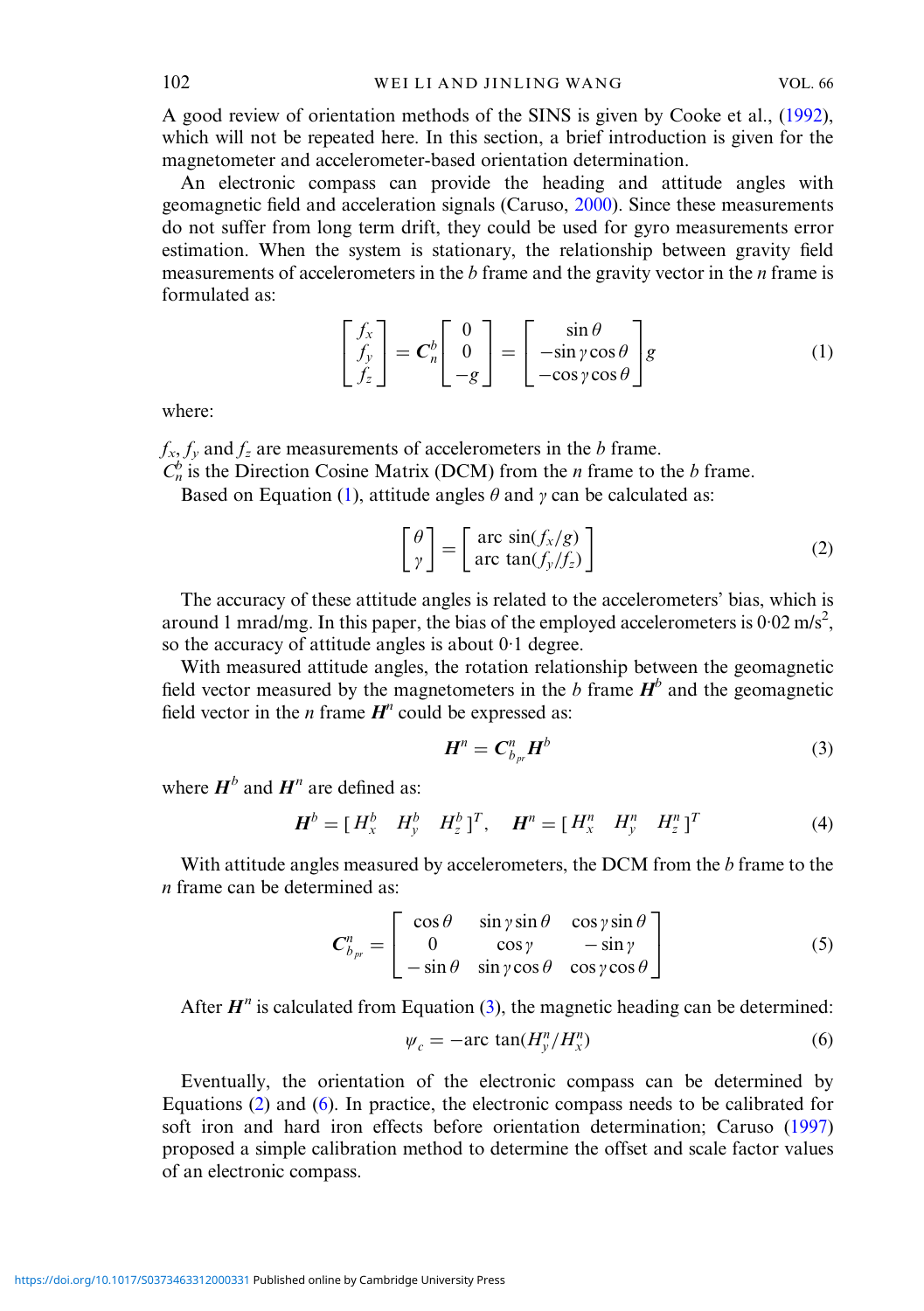### NO. 1 EFFECTIVE ADAPTIVE KALMAN FILTER 103

Actually, an electronic compass can only work effectively under stationary or low acceleration conditions. From Equations  $(2)$  $(2)$ ,  $(3)$  $(3)$  and  $(6)$  $(6)$ , we can see that if the system is not stationary, dynamic accelerations will influence the gravity field measurement in the b frame. So the attitude results will not be accurate and, eventually, these errors will be propagated into the magnetic heading result. If high dynamic accelerations occur, orientation results of the electronic compass will be significantly biased.

3. ADAPTIVE KALMAN FILTER SCHEME. Customary integration methods mentioned in the introduction section are subject to three annoyances: the non-linear problem, the singularity problem and the impact of dynamic accelerations. So the new design of AKF for IMU/magnetometers-based AHRS is based on the following considerations:

- . First, the error state model is adopted, rather than the full state model. In the Euler angle-based full state model, because body angular rates are included in states of the KF, the body angular motion modelling is required. It is a difficult and complex task, leading to the non-linear and singularity problems. In the quaternion-based full state model, such problems in the kinematic model are avoided, but the corresponding observation model is still non-linear. Through adopting Euler angle errors expressing the n frame errors as the error state model, of which differential equation is linear, the non-linear and singularity problems in the kinematic model can be avoided.
- Second, acceleration residuals in both N and E directions in the  $n$  frame, rather than the pitch and roll errors, are used as the observation vector. Although it is a straightforward way to adopt orientation difference between gyros and an electronic compass as the observation vector in the KF, as Han and Wang [\(2011a](#page-13-0)) did, it will lead to singularity problem in observation model when the pitch angle passes through  $\pm \pi/2$ . The acceleration residuals in both N and E directions in the n frame contain equivalent frame errors information to the pitch and roll errors but without singularity problem, which will be analysed in the following subsection.
- . Third, the impact of dynamic accelerations, which is illustrated in Section 2, should be taken into account. Common AHRS implementations have not considered such an impact which will actually decrease the filter performances under dynamic conditions. By tuning the gain of filter adaptively according to the magnitude of the dynamic acceleration, the filter can maintain the performance for a long period of operations when the system is undertaken external accelerations.

The system schematic diagram is shown in [Figure 1](#page-5-0).

3.1. System Kinematic Model. In this subsection, a linear kinematic model is developed based on the Psi-angle error model. It is well known that the Psiangle error propagation equation of Inertial Navigation System (INS) is linear, in which the Psi-angle error  $\Psi$  represents the difference between the true navigation frame (n frame) and the platform frame. Here, the platform frame is a terminology in INS and could be viewed as the computed navigation frame  $(n_c \text{ frame})$  in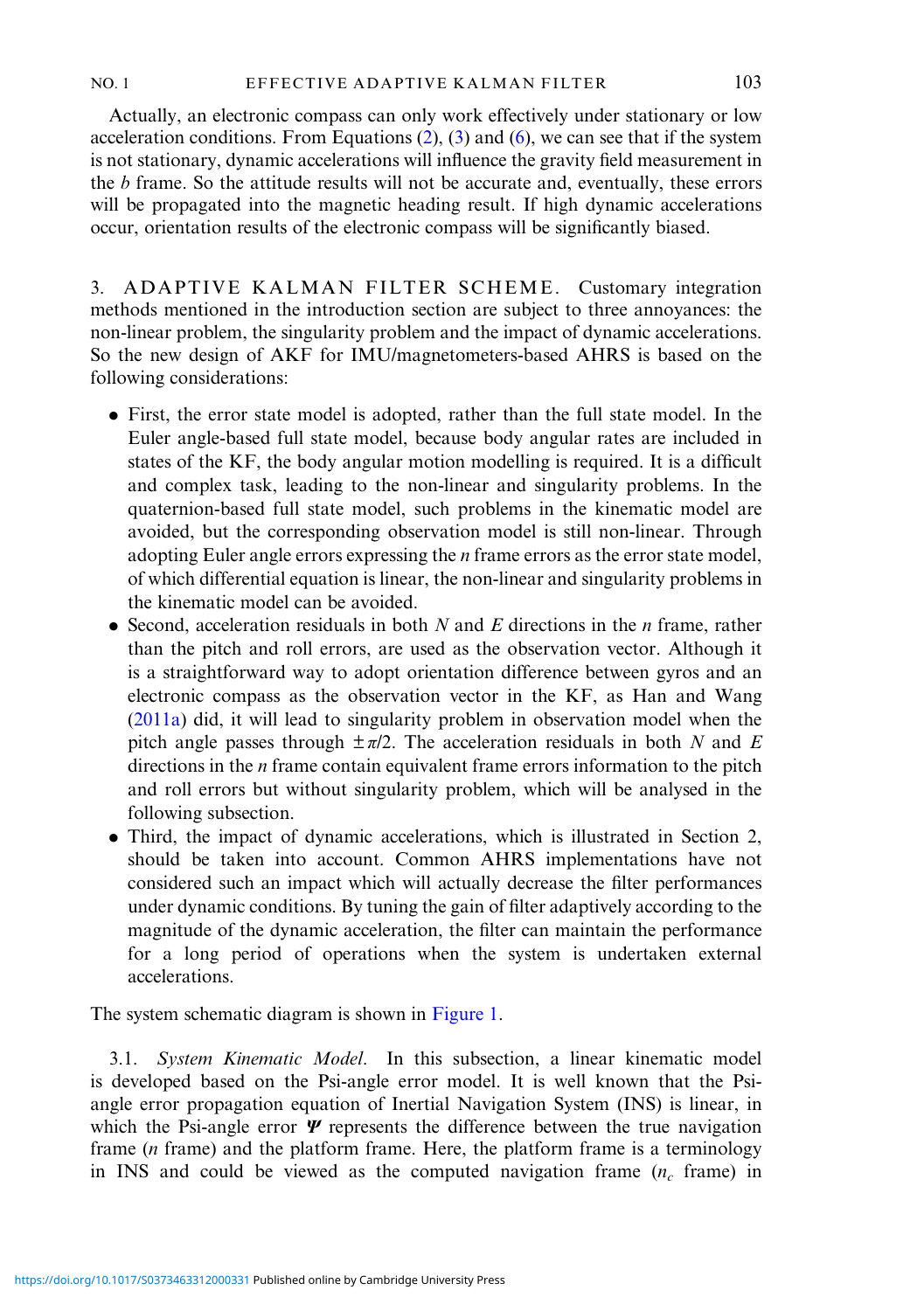<span id="page-5-0"></span>

Figure 1. Schematic diagram of IMU/magnetometers integrated AHRS.

SINS (Blankinship, [2008](#page-13-0)). As computational errors are negligible, arising from errors of gyros, the  $n_c$  frame is different from the n frame. Thus,  $\Psi$  is used to represent such orientation difference between the *n* frame and the  $n_c$  frame and equals to the rotation vector from the *n* frame to the  $n_c$  frame. The differential equation of the Euler angle error expressing the n frame error for the AHRS could be expressed as:

$$
\dot{\mathbf{\Psi}} = \mathbf{\Psi} \times \boldsymbol{\omega}_{in}^{n} + \boldsymbol{\varepsilon}^{n} \tag{7}
$$

where:

- $\omega_m^n$  is the *n* frame rotation angular rate vector relative to the inertial frame (*i* frame) expressed in the *n* frame.
- $\epsilon^n$  are errors of gyros expressed in the *n* frame, which include the constant bias  $G_b$  and the scale factor error  $\epsilon$ the scale factor error  $G_s$ .

So the matrix form of the system kinematic model can be written as

$$
X = FX + w \tag{8}
$$

where the error state vector is constructed as:

$$
X = \left[\boldsymbol{\varPsi}_{N} \boldsymbol{\varPsi}_{E} \boldsymbol{\varPsi}_{D} G_{bx} G_{by} G_{bz} G_{sx} G_{sy} G_{sz}\right]^{T}
$$
\n(9)

where:

the  $\Psi_N$ ,  $\Psi_E$  and  $\Psi_D$  are elements of Euler angle error  $\Psi$ .  $G_{bx}$ ,  $G_{by}$  and  $G_{bz}$  are elements of the gyro bias  $G_b$  expressed in the b frame.  $G_{sx}$ ,  $G_{sv}$  and  $G_{sz}$  are elements of the scale factor error  $G_s$  expressed in the b frame.  $N$ ,  $E$  and  $D$  are the subscripts of vector elements in the  $n$  frame.  $x, y$  and z are the subscripts of vector elements in the b frame.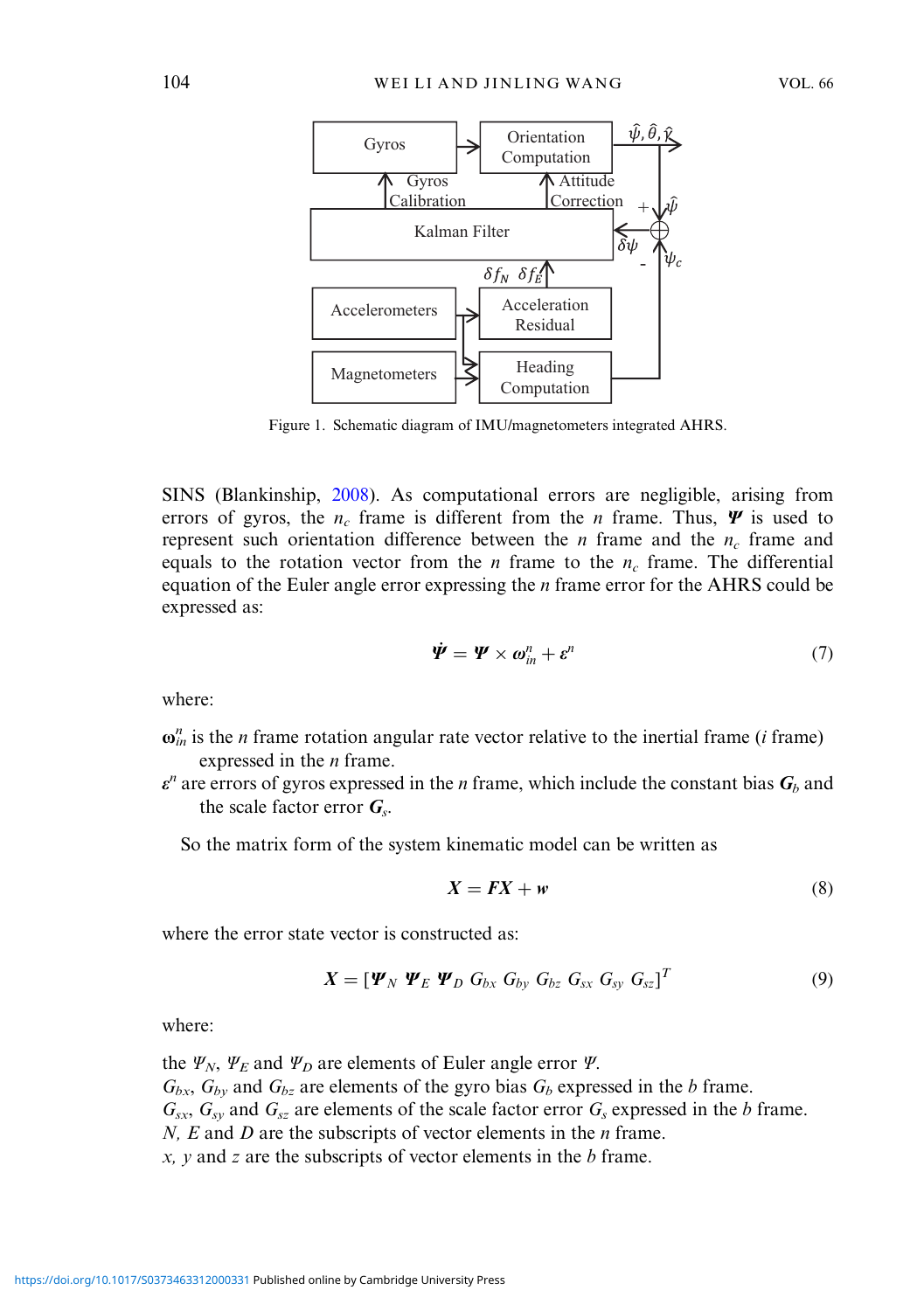<span id="page-6-0"></span>

The system matrix  $\vec{F}$  is defined as:

$$
F = \begin{bmatrix} \boldsymbol{\omega}_{\textit{in}_c}^{n_c} \times & -\boldsymbol{C}_{\textit{b}}^{n_c} & -\boldsymbol{C}_{\textit{b}}^{n_c} \textit{diag}(\boldsymbol{G}) \\ \boldsymbol{0}_{6 \times 9} & \end{bmatrix}
$$
 (10)

where:

 $\omega_{in_c}^{n_c}$  is the rotation rate of the  $n_c$  frame respect to the *i* frame expressed in the  $n_c$  frame.  $\omega_{in_c}^{n_c} \times$  is the skew symmetric matrix of  $\omega_{in_c}^{n_c}$ .

 $C_b^{\overline{n}_c}$  is the DCM from the b frame to the  $n_c$  frame.<br>G represents the appular increment of each enoch.

 $\overline{G}$  represents the angular increment of each epoch in the  $b$  frame measured by three axis gyros.

The process noise vector  $w$  is the independent Gaussian white noise with the zero mean:

$$
w \sim N(0, \mathbf{Q}) \tag{11}
$$

where  $\boldsymbol{O}$  is the process noise covariance matrix.

3.2 System Observation Model. The acceleration residuals in the  $n$  frame, and the heading residuals between the electronic compass and gyros are used for the observation model. When the system is static, the sum of external accelerations in the  $b$ frame is equal to the gravity, and the acceleration vector in the  $n$  frame is:

$$
f^n = \begin{bmatrix} 0 & 0 & g \end{bmatrix}^T \tag{12}
$$

The acceleration residuals in the *n* frame  $\delta f$  are defined as acceleration differences between the *n* frame and the  $n_c$  frame:

$$
\delta f = f^n - f^{n_c} \tag{13}
$$

in which  $f^n$  is the acceleration vector in the *n* frame and  $f^{n_c}$  is the acceleration vector in the  $n_c$  frame, which can be written as:

$$
f^{n_c} = C_b^{n_c} f^b \tag{14}
$$

where  $f^b$  is the acceleration vector in the b frame, which is the measurement vector of accelerometers accelerometers.

Following the DCM chain rule (Savage, [1998](#page-14-0)),  $C_b^{n_c}$  an be expressed as:

$$
\mathbf{C}_b^{n_c} = \mathbf{C}_n^{n_c} \mathbf{C}_b^n \tag{15}
$$

where  $C_n^{n_c}$  is the DCM from the *n* frame to the  $n_c$  frame, and could be expressed as:

$$
\mathbf{C}_n^{n_c} = \mathbf{I} - \mathbf{\Psi} \times \tag{16}
$$

in which  $\Psi \times$  is the skew symmetric matrix of the Psi-angle error vector  $\Psi$ .

Substituting Equations  $(12)$ ,  $(14)$ ,  $(15)$  and  $(16)$  into  $(13)$ , the relationship between acceleration residuals in the *n* frame and the error states can be written as:

$$
\begin{bmatrix}\n\delta f_N \\
\delta f_E \\
\delta f_D\n\end{bmatrix} = \begin{bmatrix}\n0 & -g & 0 \\
g & 0 & 0 \\
0 & 0 & 0\n\end{bmatrix} \begin{bmatrix}\n\Psi_N \\
\Psi_E \\
\Psi_D\n\end{bmatrix}
$$
\n(17)

where  $\delta f_N$ ,  $\delta f_E$  and  $\delta f_D$  are the elements of acceleration residuals in the *n* frame. From (17), the error state  $\Psi_D$  is not observable.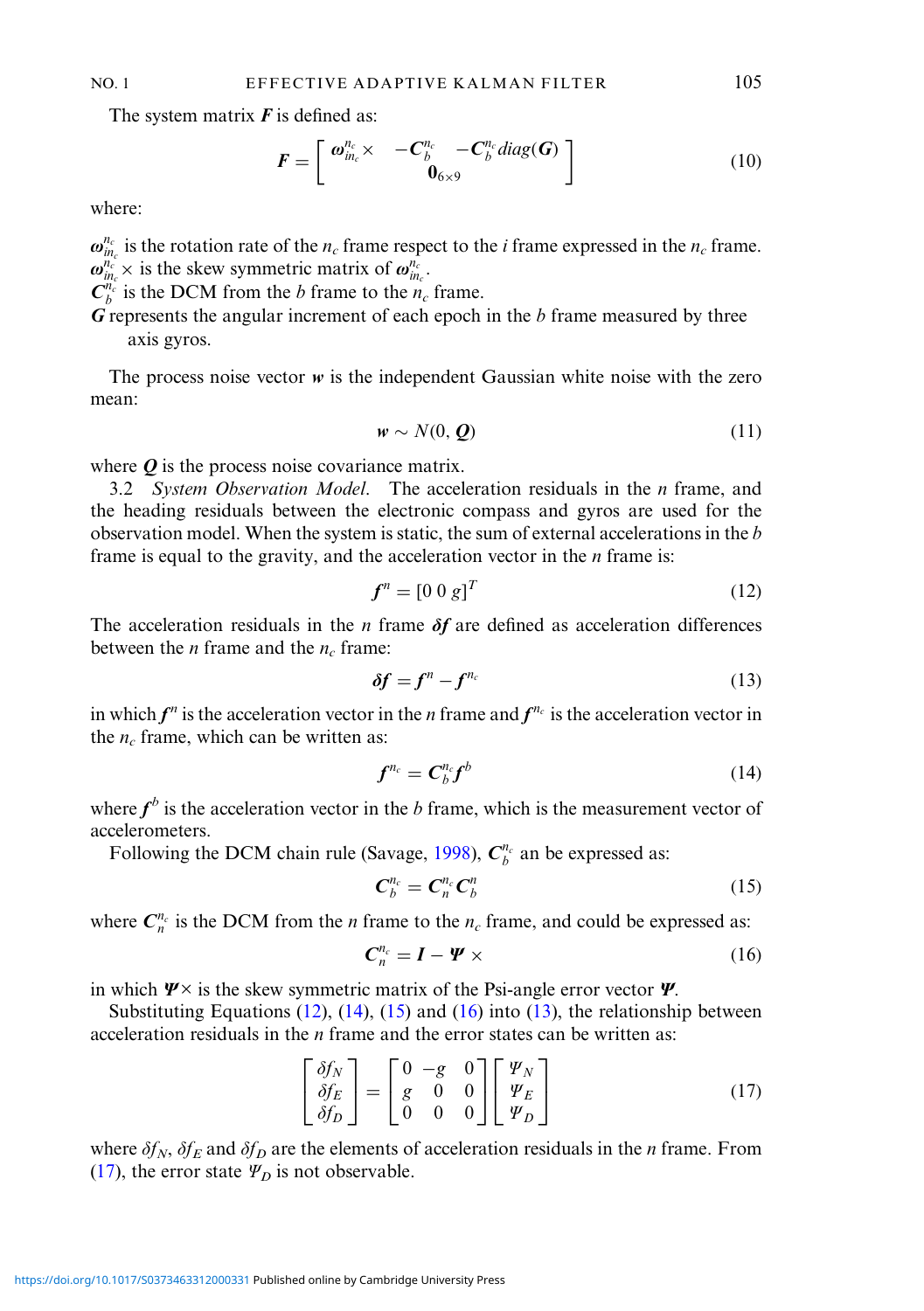The heading residual between the electronic compass and gyros can be written as (Foxlin, [1996](#page-13-0)):

$$
\delta \psi = \hat{\psi} - \psi_c = -\psi_D \tag{18}
$$

where:

 $\hat{\psi}$  is the heading calculated by gyro measurements.  $\psi_c$  is the heading from electronic compass.

Combining Equations ([17\)](#page-6-0) and (18), the observation model is obtained:

$$
Z = HX + v \tag{19}
$$

where  $\mathbf{Z} = [\delta f_N \delta f_E \delta \psi]^T$ , and the observation matrix  $\mathbf{H}$  is written as:

$$
\boldsymbol{H} = \begin{bmatrix} 0 & -g & 0 \\ g & 0 & 0 & \mathbf{0}_{3\times6} \\ 0 & 0 & -1 & \end{bmatrix}
$$
 (20)

and the measurement noise vector  $\nu$  is the independent Gaussian white noise with the zero mean:

$$
\nu \sim N(0, R) \tag{21}
$$

where  $\bf{R}$  is the measurement noise covariance matrix.

3.1. Adaptive Kalman Filter  $(AKF)$ . With regard to the AKF, there are primarily two different strategies (Wang et al., [2010](#page-14-0)). The majority of adaptive algorithms focus on how to sequentially improve  $Q$  or  $R$ , or both of  $Q$  and  $R$ . Another strategy aims to find a balance between the time update and measurement update. In this paper, the proposed adaptive algorithm only deals with improving  $\mathbf{R}$ , since dynamic accelerations mainly influence the measurement procedures.

3.3.1. *Initialization of Q and R*. In fact, the effect of the initial state vector along with its variance will be gradually reduced over time in KF operations. However, a major obstacle in applying a KF is specifying the covariance matrix  $Q$  and  $R$  (Louv, [1984](#page-13-0)). Users should make their best effort to approximate  $Q$  and  $R$  with the available information about their applications. In general, specified values for the covariance matrix  $\boldsymbol{O}$  and  $\boldsymbol{R}$  are experimental.

The process noise covariance matrix  $\boldsymbol{0}$  is composed as:

$$
\mathbf{Q} = \begin{bmatrix} \mathbf{Q}_a & 0 & 0 \\ 0 & \mathbf{Q}_b & 0 \\ 0 & 0 & \mathbf{Q}_s \end{bmatrix} \tag{22}
$$

where:

 $Q_a$  is the matrix of the gyro angular random walk (ARW) process.  $Q_b$  is the matrix of the gyro bias driven by the rate random walk (RRW) process.  $Q<sub>s</sub>$  is the matrix of gyro scale factor stability.

These parameters can be determined by Allan variance analysis (Lam et al., [2003](#page-13-0); Han and Wang, [2011b\)](#page-13-0) experiment.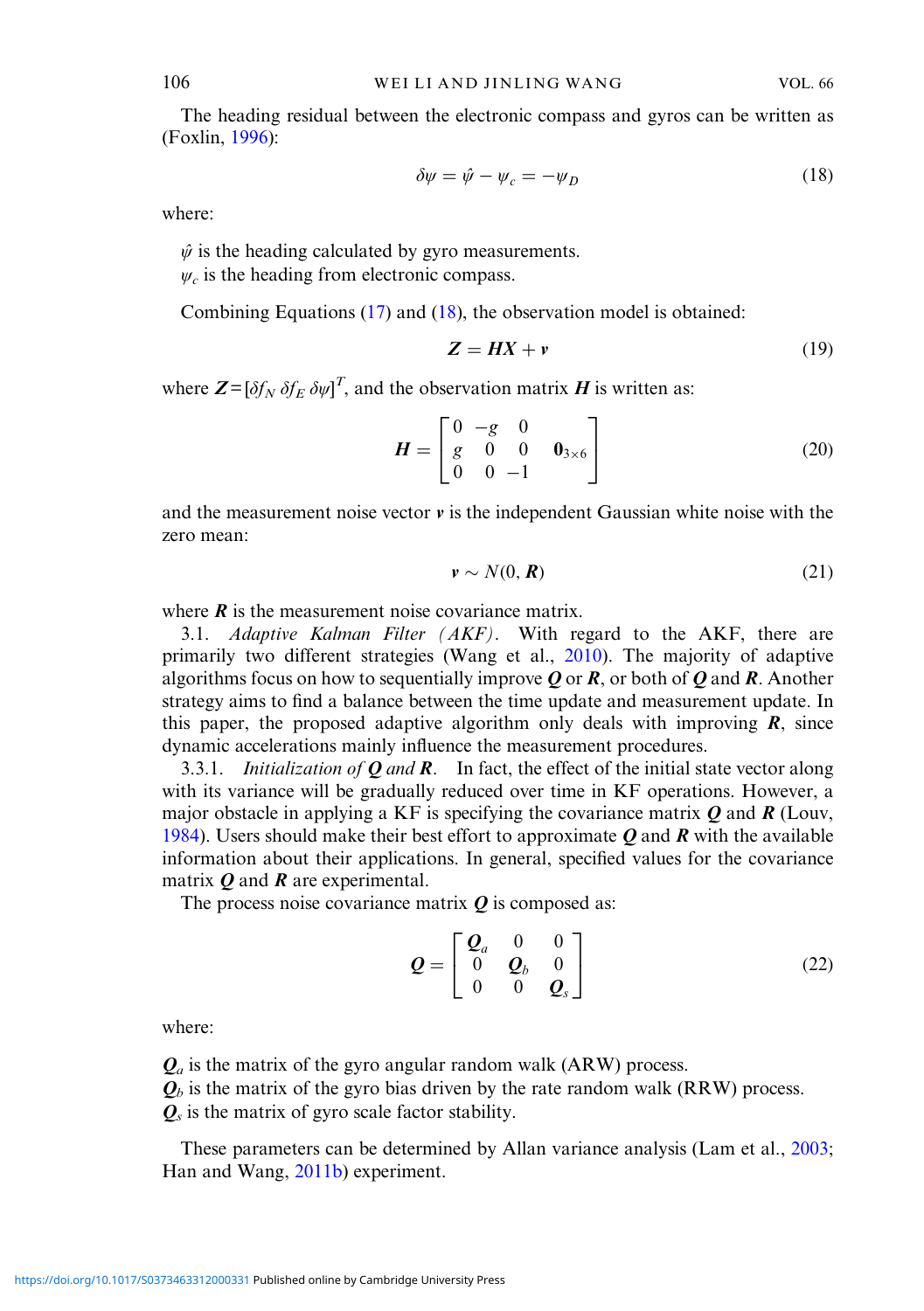When the AHRS system is static, the measurement noise covariance matrix  $\bf{R}$  is composed as:

$$
\boldsymbol{R} = \begin{bmatrix} \sigma_{f_N}^2 & 0 & 0 \\ 0 & \sigma_{f_E}^2 & 0 \\ 0 & 0 & \sigma_{\psi_c}^2 \end{bmatrix}
$$
 (23)

where  $\sigma_{\psi_c}^2$  is the variance of the electronic compass heading angle which can be determined by the electronic compass calibration experiment,  $\sigma_{f_N}^2$  and  $\sigma_{f_E}^2$  are the variances of the acceleration residuals between the  $n_c$  frame and the *n* frame as:

$$
\begin{bmatrix} \sigma_{f_N}^2 & 0 & 0 \\ 0 & \sigma_{f_E}^2 & 0 \\ 0 & 0 & \sigma_{f_D}^2 \end{bmatrix} = \mathbf{C}_{b}^{n_c} \begin{bmatrix} \sigma_{f_{bx}}^2 & 0 & 0 \\ 0 & \sigma_{f_{by}}^2 & 0 \\ 0 & 0 & \sigma_{f_{bz}}^2 \end{bmatrix} \mathbf{C}_{b}^{n_c}^{T}
$$
(24)

where  $\sigma_{f_{bx}}^2$ ,  $\sigma_{f_{by}}^2$  and  $\sigma_{f_{bz}}^2$  are the variances of accelerometer measurements in the b frame, which can be determined by an accelerometer calibration experiment.

3.3.2. Adaptive Tuning of  $\mathbb R$ . When the AHRS is stationary, the initialization of **O** and **R** yield optimal gain for the best state estimation (Wang et al., [2004\)](#page-14-0). However, when the AHRS is in the dynamic mode, measurements of accelerometers consist of both gravity and dynamic accelerations, which lead to the change of *. In order to* yield the optimal performance,  $\bf{R}$  is tuned according to the dynamic scalar that is defined as:

$$
a = |f^{b} - g|
$$
 (25)

where the g is gravity vector  $[0 \text{ } g]^T$  and the  $f^b$  represents accelerometer measurements. The adaptable gain has the following scenarios: measurements. The adaptable gain has the following scenarios:

- Non-acceleration mode: when  $\alpha \leq \sqrt{\sigma_{f_{bx}}^2 + \sigma_{f_{by}}^2 + \sigma_{f_{by}}^2}$ , with **R** being defined in Equation (23), the filter is properly modelled as a stochastic process with an optimal estimate output.
- Low-acceleration mode: when  $\sqrt{\sigma_{f_{bx}}^2 + \sigma_{f_{by}}^2 + \sigma_{f_{by}}^2} < \alpha \leq T h_{acc}$ , such small dynamic acceleration could be treated as a part of measurement noise. The measurement noise covariance matrix should be adjusted on-line according to α:

$$
\boldsymbol{R}_a = \boldsymbol{R} + \begin{bmatrix} k\alpha^2 & 0 & 0 \\ 0 & k\alpha^2 & 0 \\ 0 & 0 & k(a/g)^2 \end{bmatrix}
$$
 (26)

where  $k\alpha^2$  is the additive function noise.

It is included to increase the accelerometer measurement noise proportionally to increments of the b frame acceleration. In order to include the influence of such acceleration on the magnetic heading calculation, the additive function noise for the magnetic heading measurement noise is formed as  $k(\alpha/g)^2$ , since the relationship between the accuracy of attitude angles calculated by accelerometers and accelerations is around 1 mrad/mg. Both the scale parameter  $k$  and the threshold  $Th_{acc}$  can be determined by the experiments and the design requirements.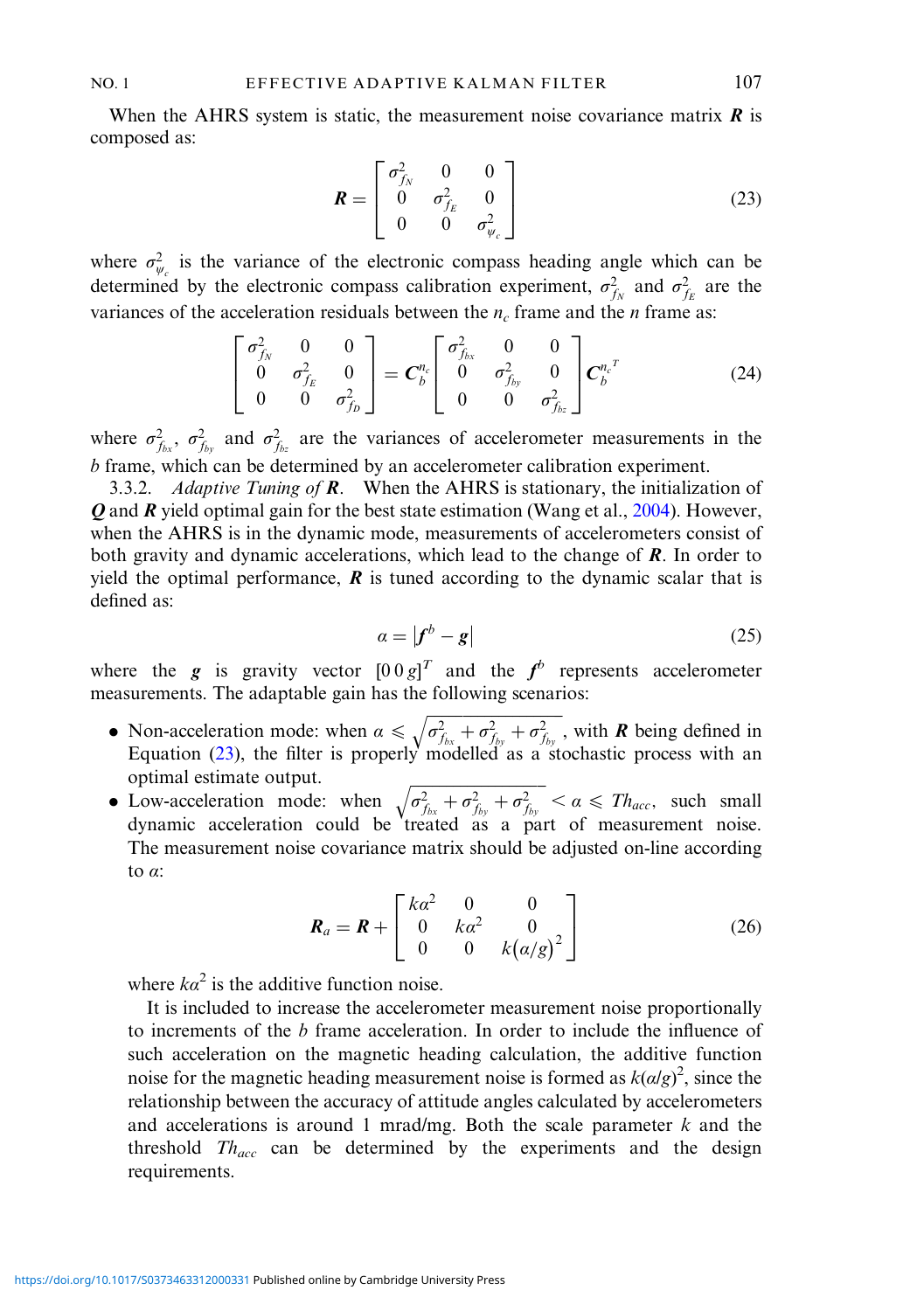Table 1. RMS Error in the stationary test.

<span id="page-9-0"></span>

|            | Yaw/deg | Pitch/deg | Roll/deg |
|------------|---------|-----------|----------|
| MTi        | 0.078   | 0.033     | 0.037    |
| <b>AKF</b> | 0.044   | 0.016     | 0.015    |



Figure 2. Errors of Euler angles in the stationary test.

• High-acceleration mode: when  $\alpha > Th_{acc}$ , measurements of accelerometers are far from the value of the gravity, and then, the acceleration residuals and the heading calculated by accelerometers and the electronic compass are far away from the truth. In order to avoid such measurements affecting the filter, a proper solution is to set the gain of the KF to 0 during the high dynamic period, and then the system would become a stand-alone SINS. Therefore,  $\boldsymbol{R}$  could be written as

$$
\mathbf{R} = \begin{bmatrix} Th_L & 0 & 0 \\ 0 & Th_L & 0 \\ 0 & 0 & Th_L \end{bmatrix}
$$
 (27)

where  $Th_L$  is a large number which would set the corresponding KF gain close to 0. Most real-world user platforms do not experience acceleration for a long period and error states of the KF are usually well estimated before such high acceleration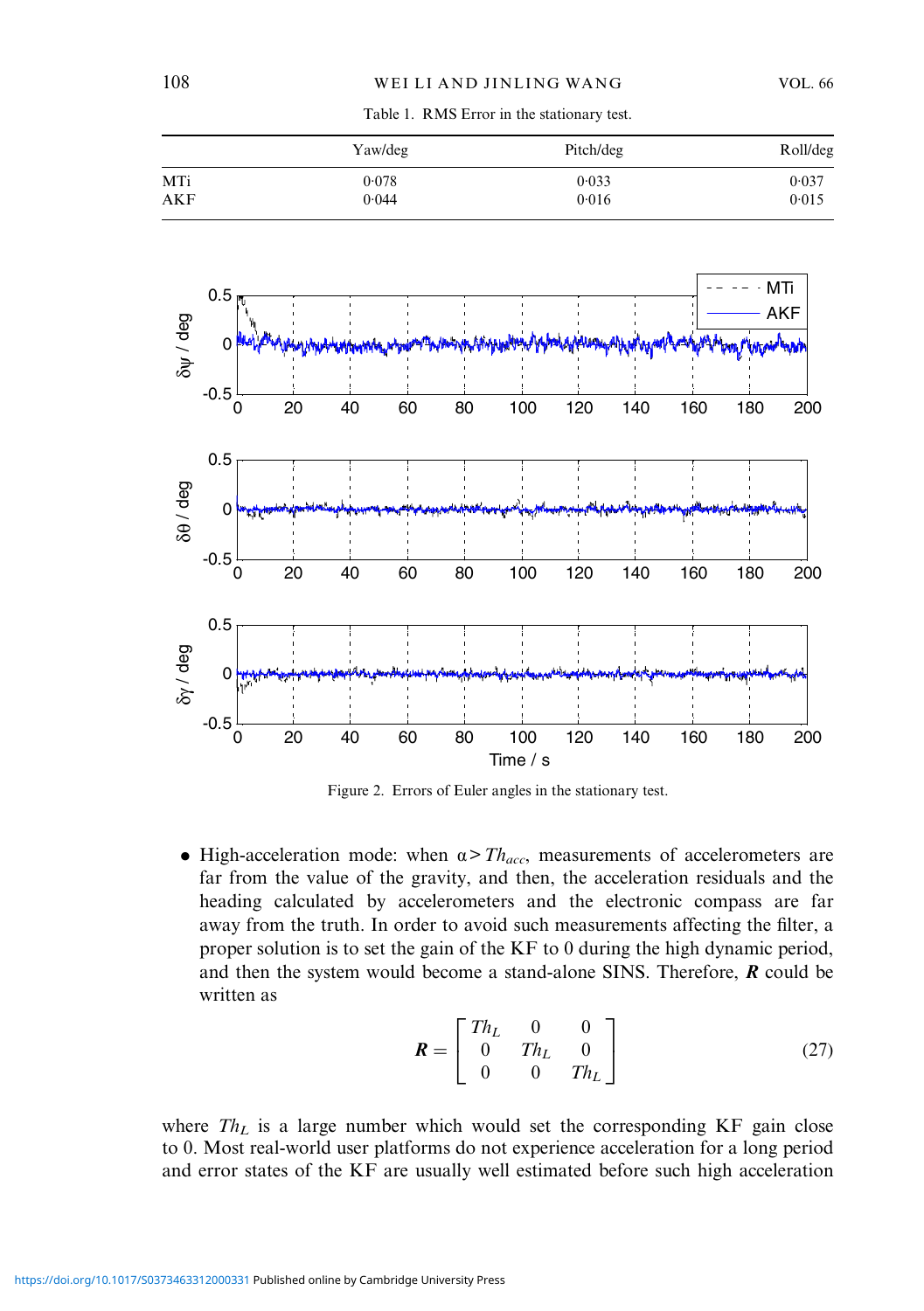<span id="page-10-0"></span>

Table 2. C-MIGITS II and MTi technical specifications.

Figure 3. Time series outputs of different orientation results in the low dynamic test.

occur. As a result, the stand-alone SINS can maintain the orientation calculation during the high acceleration interval. The threshold  $Th<sub>L</sub>$  is determined by experiments and the design requirements.

4. EXPERIMENTAL TEST. The experimental data were logged by an Xsens MTi sensor, which can output both raw sensor data and Euler angles at the same time. A magnetic calibration procedure was executed according to the user manual of MTi sensor before the experiment, and then the expected accuracy of electronic compass is 0·5 degree, the data refresh frequency was set to 100 Hz and other configurations of the MT software remained default. Experiments were implemented through both stationary and dynamic tests.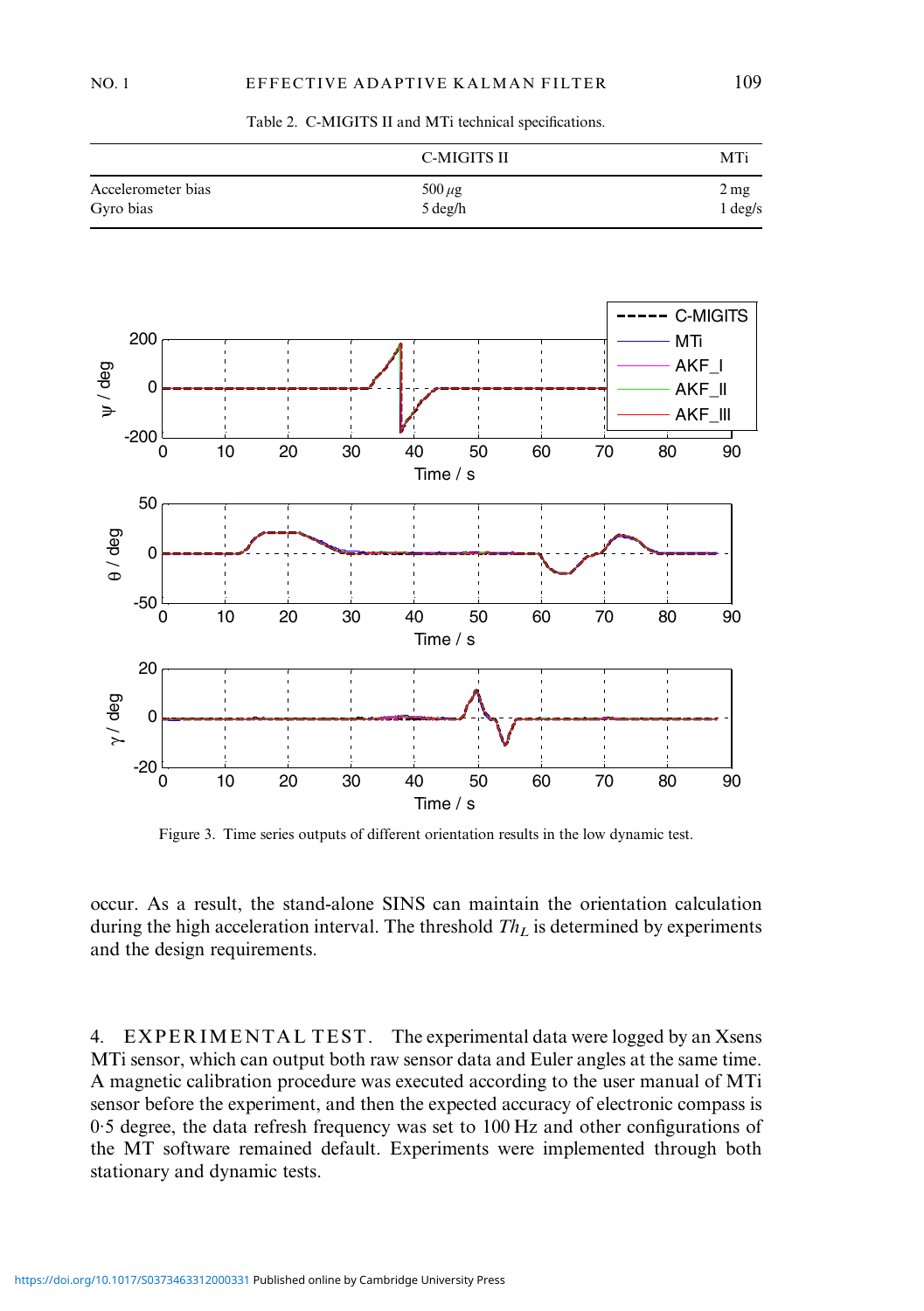Table 3. RMS Error in the low dynamic test.

<span id="page-11-0"></span>

|         | Yaw/deg | Pitch/deg | Roll/deg |
|---------|---------|-----------|----------|
| MTi     | 0.782   | 0.768     | 0.347    |
| AFK I   | 0.448   | 0.127     | 0.164    |
| AFK II  | 0.882   | 0.121     | 0.166    |
| AKF III | 0.418   | 0.108     | 0.149    |



Figure 4. Errors of Euler angles in the low dynamic test.

4.1. Stationary Test. In the stationary test, the system was fixed on a static table. Euler angle outputs of MTi and the proposed AKF were analysed. Euler angle errors in the stationary test are shown in [Figure 2,](#page-9-0) and the error analysis is shown in [Table 1](#page-9-0). The results indicate that the accuracy of the AKF in the stationary test is within 0·1 degree.

4.2. Low Dynamic Tests. The low dynamic tests were conducted with a BEI C-MIGITS II which is a tactical grade INS, and an Xsens MTi which is a low-cost AHRS. The MTi was firmly fastened to the top of the C-MIGITS II so that their dynamics would be the same during the test. The performance of the C-MIGITS II and the MTi is compared in [Table 2.](#page-10-0)

As shown in [Figure 3](#page-10-0), the outputs of C-MIGITS II, MTi, the AKF\_I proposed by Wang et al. [\(2004](#page-14-0)), the AKF\_II proposed by Munguia and Grau ([2011\)](#page-14-0), and the AKF. III proposed in this paper are very close to each other.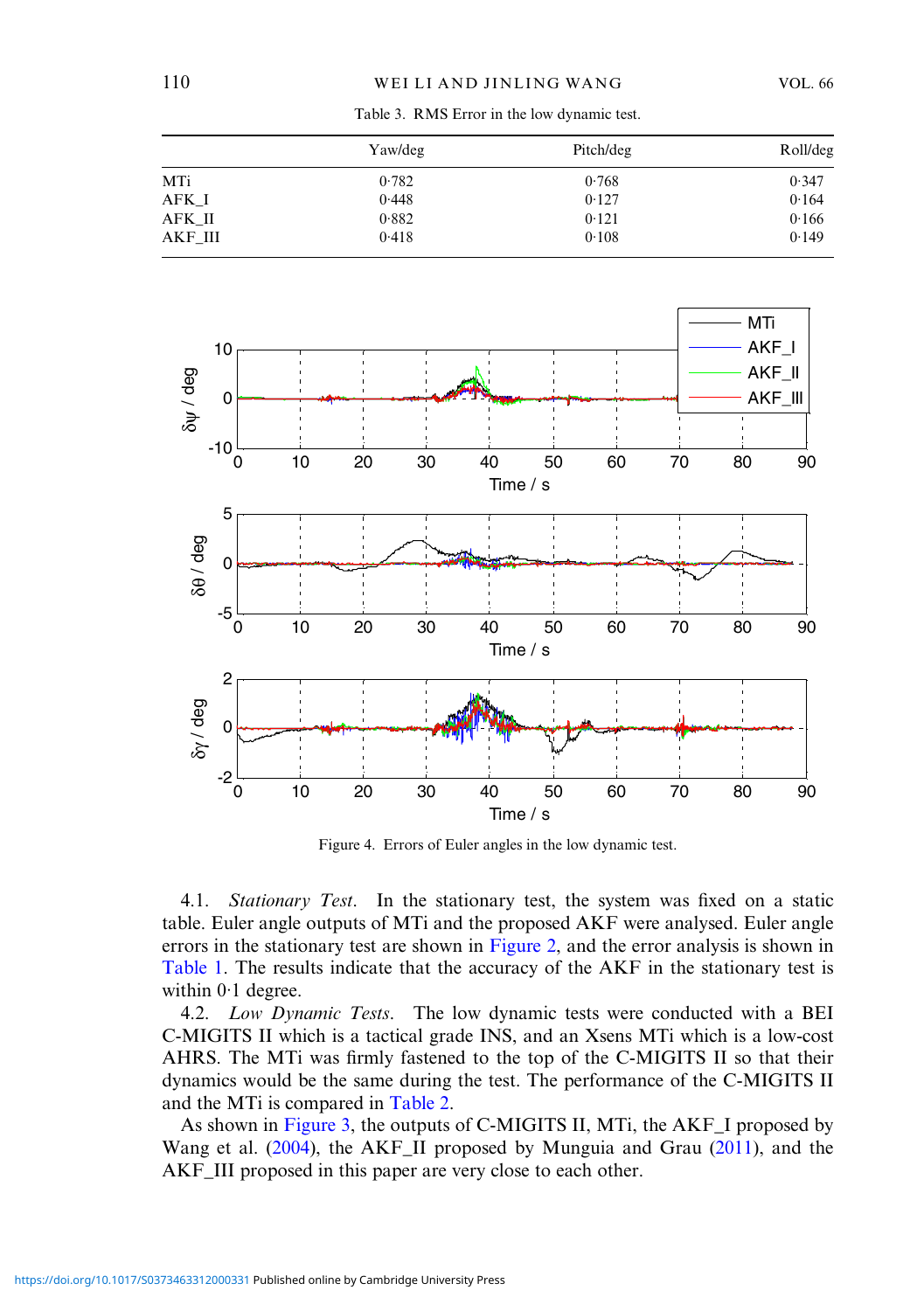|         | Yaw/deg | Pitch/deg | Roll/deg |
|---------|---------|-----------|----------|
| MTi     | 3.655   | 0.684     | 0.382    |
| AFK I   | 8.879   | 0.906     | 0.815    |
| AFK II  | 3.117   | 0.726     | 0.669    |
| AKF III | 0.691   | 0.403     | 0.122    |
|         |         |           |          |

Table 4. RMS Error in the high dynamic test.



Figure 5. Errors of Euler angles in the high dynamic test.

Setting the output of C-MIGITS II as the ground truth, Euler angle errors are plotted in [Figure 4,](#page-11-0) and the error analysis is shown in [Table 3.](#page-11-0) The results show that the accuracy of the proposed AKF\_III in the low dynamic test is within 0·5 degree.

4.3. High Dynamic Tests. Setting the output of C-MIGITS II as the ground truth, the Euler angle errors in the high dynamic test are plotted in Figure 5, and the error analysis is shown in Table 4. The results show that among all the tested filters, the proposed filter (AKF\_III) can provide the best performance even during the high dynamic test.

5. CONCLUDING REMARKS. This paper has presented an effective Adaptive Kalman Filter (AKF) for a Micro Electro Mechanical System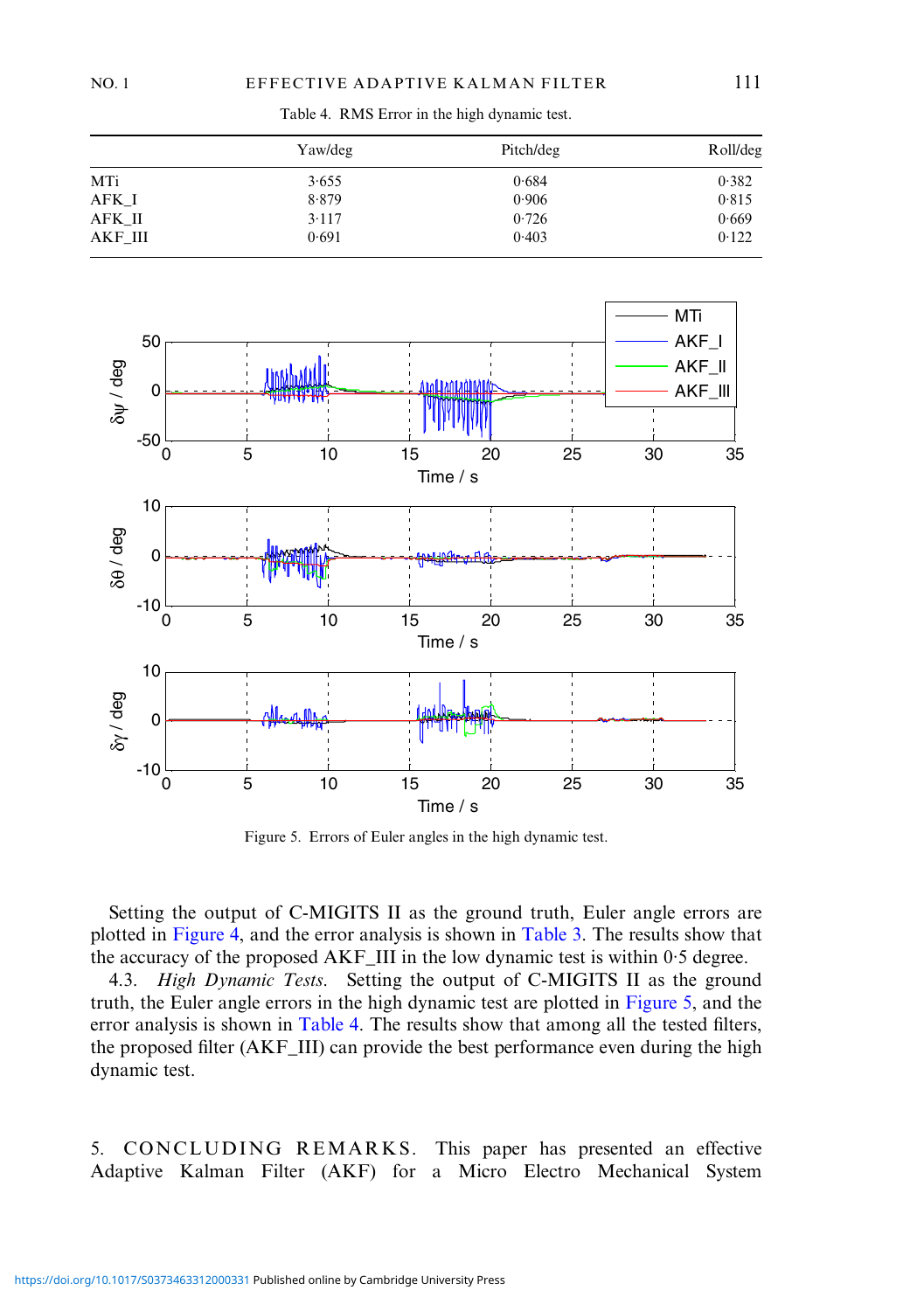<span id="page-13-0"></span>(MEMS)-based Inertial Measurement Unit (IMU) and magnetometers integrated Attitude and Heading Reference System (AHRS).

A linear system error model based on the Psi-angle error model has been developed, and the corresponding observation model has been derived. Moreover, an effective adaptive strategy has been adopted in this method. According to the dynamic scalar which is defined to determine the system movement mode, the measurement noise covariance matrix  $R$  can be tuned adaptively to yield optimal performance during the dynamic periods. Experiments have shown that the proposed method can improve the orientation performance of low-cost sensors. With measurements from an Xsens MTi AHRS device, the proposed filter method can provide the stationary accuracy of less than 0·1 degree, and the low dynamic accuracy of better than 0·5 degree, the high dynamic accuracy of less than 1 degree, which are far better than the results from the commercial system itself or other existing filtering methods.

Further research is under way to consider the effects of magnetic anomalies, and integrate this system with other navigation systems, such as a vision-based system.

## ACKNOWLEDGEMENTS

The first author would like to thank the China Scholarship Council (CSC) for supporting his studies at the University of New South Wales, Australia.

#### REFERENCES

- Blankinship, K. G. (2008). A general theory for inertial navigator error modeling. Proceedings of the IEEE/ ION Position, Location and Navigation Symposium, Monterey, CA.
- Caruso, M. J. (1997). Applications of magnetoresistive sensors in navigation systems, SAE Technical Paper 970602, doi: 10.4271/970602.
- Caruso, M. J. (2000). Applications of magnetic sensors for low cost compass systems. Proceedings of the IEEE Position Location and Navigation Symposium, San Diego, CA.
- Cooke, J. M., Zyda, M. J., Pratt, D. R. and McGhee, R. B. (1992). NPSNET: Flight simulation dynamic modeling using quaternions. Presence: Teleoperators and Virtual Environments, 1(4), 404–420.
- Emura, S. and Tachi, S. (1994). Sensor fusion based measurement of human head motion. Proceedings of the  $3^{rd}$  IEEE International Workshop on Robot and Human Communication, Nagoya, Aichi, Japan.
- Foxlin, E. (1996). Inertial head-tracker sensor fusion by a complementary separate-bias Kalman filter. Proceedings of the 1996 Virtual Reality Annual International Symposium (VRAIS 96), Washington, DC.
- Geiger, W., Bartholomeyczik, J., Breng, U., Gutmann, W., Hafen, M., Handrich, E., Huber, M., Jäckle, A., Kempfer, U., Kopmann, H., Kunz, J., Leinfelder, P., Ohmberger, R., Probst, U., Ruf, M., Spahlinger, Rasch, A., Straub-Kalthoff, J., Stroda, M., Stumpf, M., Weber, C., Zimmermann, M. and Zimmermann, S. (2008). MEMS IMU for AHRS applications, Proceedings of the IEEE/ION Position, Location and Navigation Symposium, Monterey, CA.
- Goshen-Meskin, D. and Bar-Itzhack, I. Y. (1992). Unified approach to inertial navigation system error modeling. Journal of Guidance, Control, and Dynamics, 15(3), 648–653.
- Han, S. and Wang, J. (2011a). A novel method to integrate IMU and magnetometers in attitude and heading reference systems, *Journal of Navigation*, **64**, 727–738.
- Han, S. and Wang, J. (2011b). Quantization and colored noises error modelling for inertial sensors for GPS/ INS integration, IEEE Sensors Journal, 11(6), 1493–1503.
- Lam, Q. M., Stamatakos, N., Woodruff, C. and Ashtom, S. (2003). Gyro modeling and estimation of its random noise sources. Proceedings of the AIAA Guidance, Navigation and Control Conference and Exhibition, Austin, Texas.
- Li, W., and Wang, J. (2011). Dynamic modelling for MEMS-IMU/magnetometer integrated attitude and heading reference system, *Proceedings of the 2011 IGNSS Symposium*, Sydney, Australia.

Louv, W. C. (1984). Adaptive filtering. Technometrics, 26(4), 399–409.

<https://doi.org/10.1017/S0373463312000331>Published online by Cambridge University Press